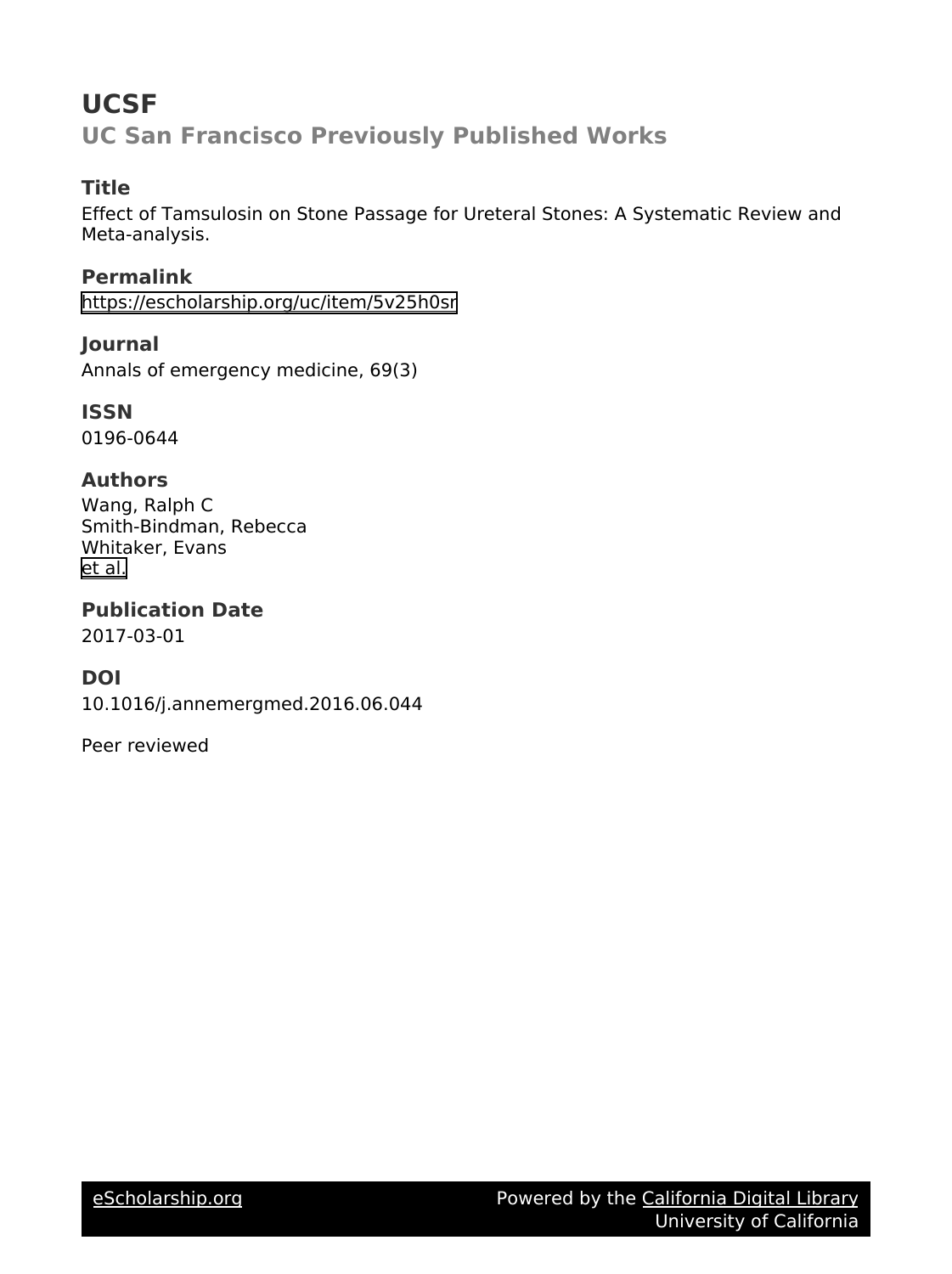### GENERAL MEDICINE/SYSTEMATIC REVIEW/META-ANALYSIS

# Effect of Tamsulosin on Stone Passage for Ureteral Stones: A Systematic Review and Meta-analysis

Ralph C. Wang, MD, MAS\*; Rebecca Smith-Bindman, MD; Evans Whitaker, MD, MLIS; Jersey Neilson, BS; Isabel Elaine Allen, PhD; Marshall L. Stoller, MD; Jahan Fahimi, MD, MPH

\*Corresponding Author. E-mail: [ralph.wang@ucsf.edu,](mailto:ralph.wang@ucsf.edu) Twitter: [@ralphcwang.](mailto:@ralphcwang)

Study objective: Tamsulosin is recommended for patients receiving a diagnosis of a ureteral stone less than 10 mm who do not require immediate urologic intervention. Because of conflicting results from recent meta-analyses and large randomized controlled trials, the efficacy of tamsulosin is unclear. We perform a systematic review and meta-analysis to investigate the effect of tamsulosin on stone passage in patients receiving a diagnosis of ureteral stone.

Methods: MEDLINE, EMBASE, and CENTRAL databases were searched without language restriction through November 2015 for studies assessing the efficacy of tamsulosin and using a double-blind, randomized, controlled trial design. Meta-analysis was conducted with a random-effects model and subgroup analyses were conducted to determine sources of heterogeneity.

Results: Eight randomized controlled trials ( $N=1,384$ ) contained sufficient information for inclusion. The pooled risk of stone passage in the tamsulosin arm was 85% versus 66% in the placebo arm, but substantial heterogeneity existed across trials ( $l^2$ =80.2%; P<.001). After stratifying of studies by stone size, the meta-analysis of the large stone subgroup (5 to 10 mm; N=514) indicated a benefit of tamsulosin (risk difference=22%; 95% confidence interval 12% to 33%; number needed to treat=5). The meta-analysis of the small stone subgroup ( $<$  4 to 5 mm; N=533) indicated no benefit (risk difference=–0.3%; 95% confidence interval –4% to 3%). Neither meta-analysis for the occurrence of dizziness or hypotension showed a significant effect.

**Conclusion:** Tamsulosin significantly improves stone passage in patients with larger stones, whereas the effect of tamsulosin is diminished in those with smaller stones, who are likely to pass their stone regardless of treatment. [Ann Emerg Med. 2016;■:1-9.]

Please see page XX for the Editor's Capsule Summary of this article.

0196-0644/\$-see front matter Copyright © 2016 by the American College of Emergency Physicians. <http://dx.doi.org/10.1016/j.annemergmed.2016.06.044>

#### INTRODUCTION

#### Background

Patients receiving a diagnosis of ureteral stones less than 10 mm who do not require immediate urologic intervention are observed for stone passage.<sup>1,2</sup> Medical expulsive therapy, including  $\alpha$ -blockers, steroids, and calcium channel blockers, has been extensively studied as an adjunct to observation, potentially benefiting patients by facilitating stone passage and decreasing the need for urologic intervention. In accordance with the results of numerous randomized controlled trials and metaanalyses, $3-5$  the American Urologic Association and European Association of Urology have recommended that patients with ureteral stones less than 10 mm be followed for stone passage and receive an appropriate medical therapy.<sup>1,6</sup> A recent Cochrane review of  $\alpha$ -blockers, including 32 randomized trials of 5,684 participants,

reported a significant improvement in stone passage. $^{7}$  $^{7}$  $^{7}$ However, the majority of trials included in this study were not placebo controlled and blinded and were considered at moderate to high risk of bias; only 7 of 32 trials were doubled blinded. Two subsequent multicenter randomized placebo-controlled trials did not show a significant benefit of tamsulosin, except in the most recent randomized trial, which suggested a benefit in a subgroup with larger stones (5 to 10 mm).  $8.9$  These conflicting results have led to considerable uncertainty in regard to the efficacy of tamsulosin for increasing the passage of ureteral stones.

The efficacy of tamsulosin is important to elucidate. Urolithiasis is a common disorder because 1 in 11 persons in the United States experiences stone disease in his or her lifetime.<sup>[10](#page-9-3)</sup> It is estimated there are now more than 2 million annual outpatient visits for urolithiasis in the United States.[11](#page-9-4) Although urologists have been proponents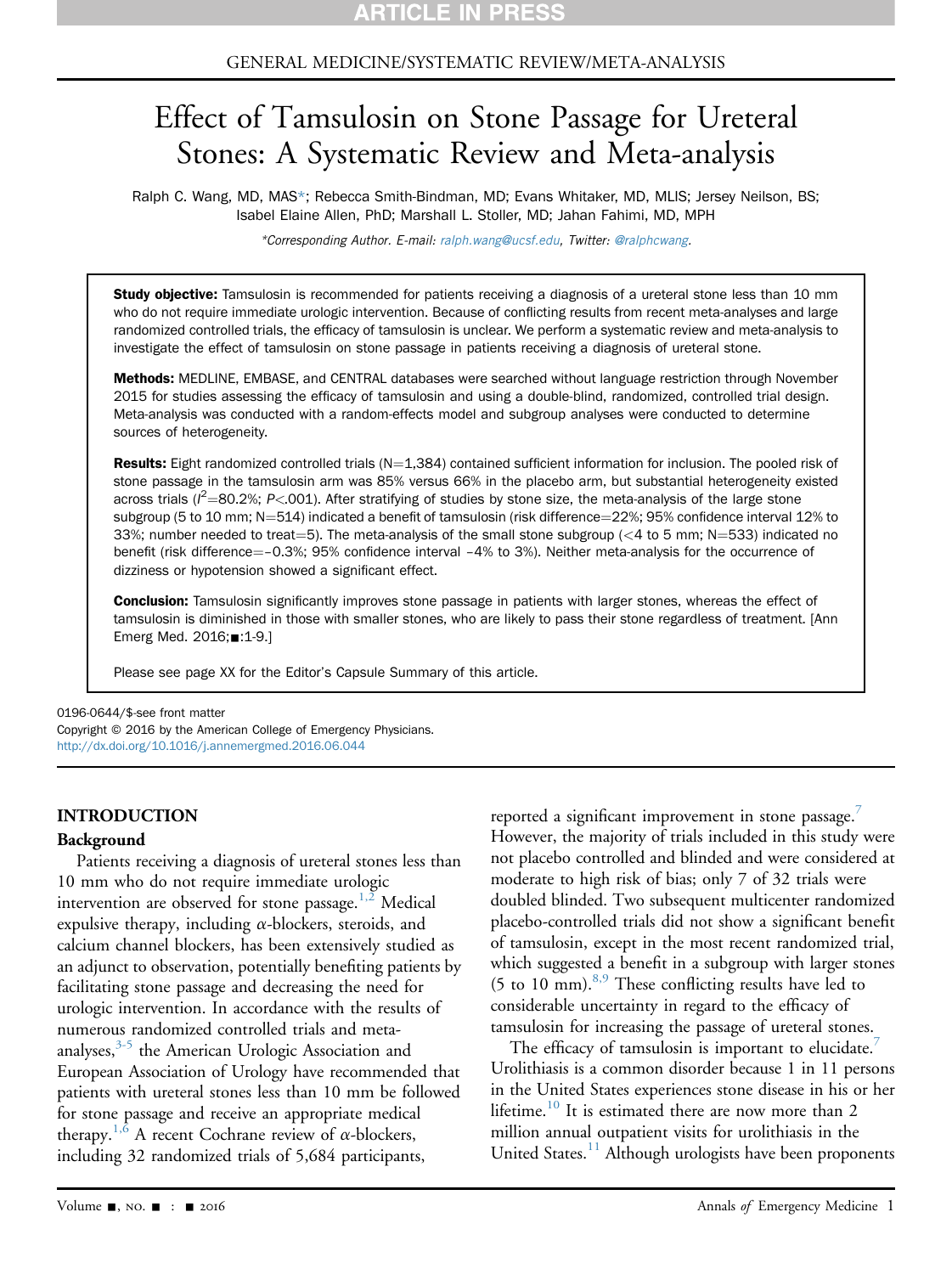# **ARTICLE IN PRES**

### Effect of Tamsulosin on Stone Passage for Ureteral Stones Wang et al. Wang et al.

### Editor's Capsule Summary

What is already known on this topic There is contradictory evidence about the value of tamsulosin for ureteral stones.

What question this study addressed

Do differences in stone size explain conflicting trial results?

What this study adds to our knowledge

This meta-analysis of 8 trials and 1,384 patients found no improvement in stone passage from tamsulosin in the subset with smaller stones (<5 mm) but benefit in those with larger stones (number needed to treat 5).

How this is relevant to clinical practice Tamsulosin is beneficial for larger (5 to 10 mm) ureteral stones only.

of  $\alpha$ -blocker use, other clinicians who manage urolithiasis have used  $\alpha$ -blockers at low rates.<sup>[11,12](#page-9-4)</sup> A clear understanding of the value of tamsulosin would help clinicians to decide whether to offer this therapy to patients with a common, recurrent, painful, and costly problem. We chose to focus on tamsulosin because it is the most frequently studied  $\alpha$ -blocker, recommended in urology treatment guidelines, and, in our experience, the most common medical expulsive therapy used by emergency physicians.<sup>6,7</sup>

#### Goals of This Investigation

We conducted a systematic review and meta-analysis to determine the effect of tamsulosin on stone passage in adults receiving a diagnosis of ureteral stones. We sought to overcome the limitations of previous meta-analyses by including only randomized, double-blind, placebocontrolled trials. We also conducted a subgroup analysis (stone size <5 versus 5 to 10 mm) to determine whether stone size modifies the effect of tamsulosin, as suggested by the latest trial.<sup>[9](#page-9-6)</sup> This study will clarify the role of tamsulosin in patients receiving a diagnosis of ureteral stones less than 10 mm that do not require urgent intervention.

#### MATERIALS AND METHODS

The protocol for this systematic review and metaanalysis is available on the Prospero Web site ([http://www.](http://www.crd.york.ac.uk/PROSPERO/) [crd.york.ac.uk/PROSPERO/\)](http://www.crd.york.ac.uk/PROSPERO/). Our study conforms to the Preferred Reporting Items for Systematic Reviews and

Meta-Analyses statement for systematic reviews.<sup>13</sup> With the assistance of a medical librarian (E.W.), a search of MEDLINE, EMBASE, and CENTRAL databases to include citations from January 1966 to November 2015, limited to human subjects and without a language restriction, was undertaken. Abstracts were included in the search. Details of the search strategy are shown in [Figure E1,](#page-10-0) available online at [http://www.annemergmed.](http://www.annemergmed.com) [com.](http://www.annemergmed.com) We reviewed bibliographies of identified studies and review articles and consulted with topic experts to identify additional studies not retrieved by the electronic search.

Two reviewers (R.C.W. and J.F.) independently screened titles and abstracts of all articles identified by the search. Disagreements between the reviewers concerning the decision to include or exclude a study were resolved by consensus and, if necessary, consultation with a third author (M.L.S.). The following eligibility criteria were used to select articles for this systematic review and metaanalysis: randomized, placebo-controlled, double-blind trials that assessed the effect of tamsulosin on stone passage among adult patients with radiographically confirmed ureteral stones of 10 mm or less. Studies were excluded if they did not provide a description of randomization, use of a placebo, or blinding; if tamsulosin was not compared with placebo; if stone passage was not measured; and if they examined posturologic interventions for stones (such as lithotripsy or ureteral stent placement). Studies were also excluded from the meta-analysis if correspondence with authors failed to provide data that would be amenable to pooling. The full texts of potentially relevant studies were then reviewed for articles meeting inclusion criteria. A final roster of included studies was identified through reviewer consensus. The 2 reviewers then independently abstracted data from the included studies. The agreement between reviewers for study inclusion was assessed with Cohen's k.

Two investigators (R.C.W. and J.F.) independently abstracted data from the included articles. The Cochrane Group collection form for interventional reviews was used for data abstraction. The information extracted included trial name, year of publication, number and country of centers, recruitment period, number of patients in each treatment group, details about trial design (randomization, blinding, and allocation concealment), eligibility criteria, intervention, control therapy, baseline patient demographics, efficacy outcomes (stone passage), length of follow-up, safety outcomes (dizziness and postural hypotension), and outcomes among relevant subgroups of patients (small versus large stone size).

Two investigators (R.C.W. and J.F.) independently performed quality assessment. We used the Cochrane Collaboration's tool to assess the risk of selection,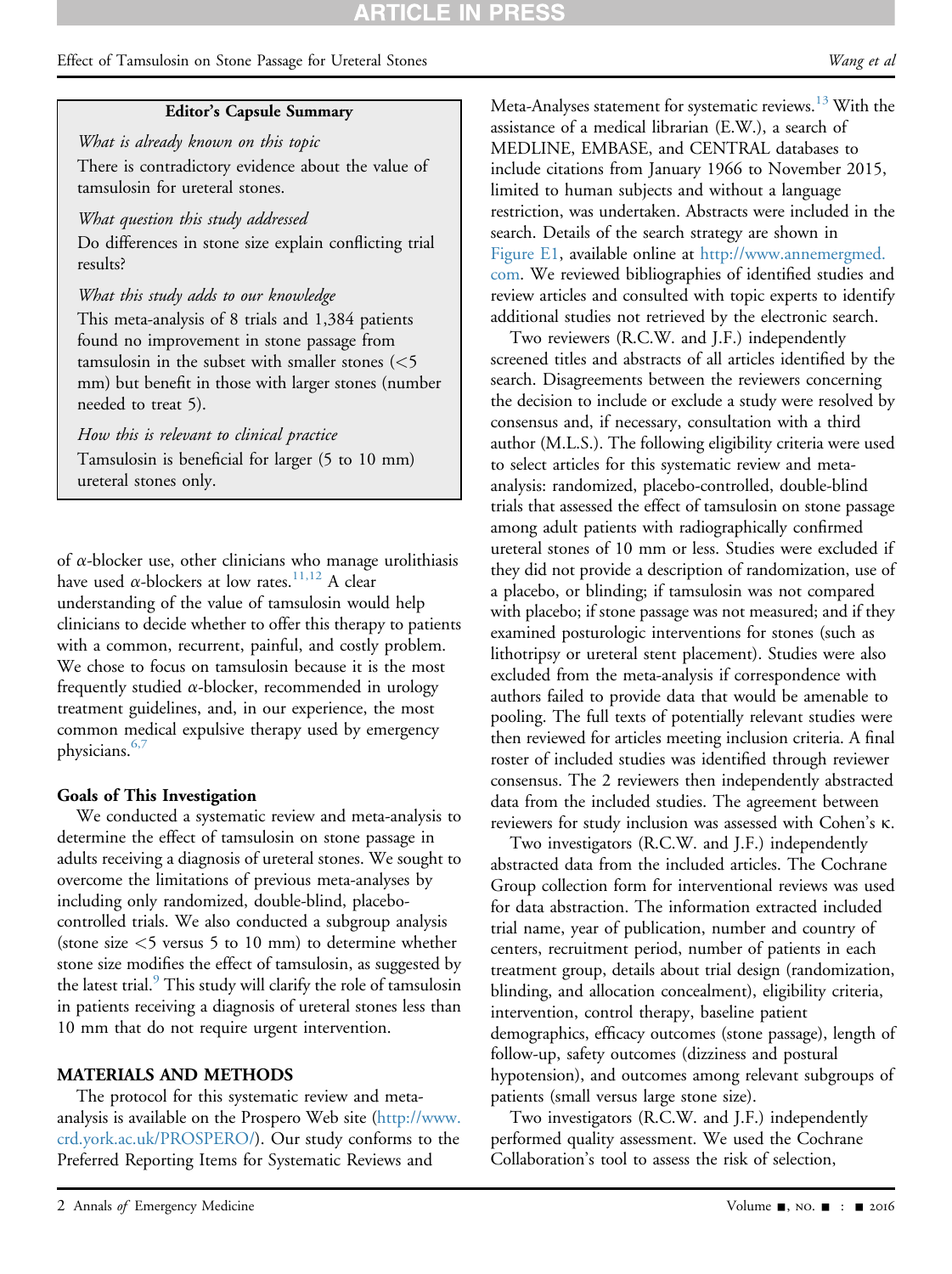# **RTICLE IN PRES**

performance, detection, attrition, and reporting biases among the included randomized trials.<sup>[14](#page-9-8)</sup> In instances in which data were not readily available or clear in the studies, we contacted corresponding authors to gain clarification. If studies were found to be at high risk of bias, meta-analyses stratified by study quality could be performed.

### Data Collection and Processing and Primary Data Analysis

Pooled risk differences with corresponding 95% confidence intervals (CIs) for each outcome of interest were calculated. The main outcome was the risk difference in stone passage after at least 3 weeks of observation. The risk of stone passage was defined as the ratio of the frequency of patients who were found to be stone free on follow-up to the total group of subjects in each study arm. Participants were considered to be stone free if they had a ureteral stone at baseline and no stone on follow-up computed tomography (CT) or kidney, ureter, and bladder radiographs. The secondary outcome was the risk difference in the 2 main adverse effects: self-reported dizziness and postural hypotension. The number needed to treat was calculated as the inverse of the risk difference in stone passage.

We conducted a subgroup analysis based on previous evidence suggesting that stone size (measured at the initial visit) is an important determinant of stone passage.  $6,9,15$ Furthermore, a recently published trial suggested that patients with large stones (5 to 10 mm) benefited from tamsulosin, whereas those with smaller stones (<5mm) did not.<sup>[9](#page-9-6)</sup> We hypothesized that stone size modified the effect of tamsulosin and accounted for between-study heterogeneity, or could help resolve discrepancies between "negative-result" multicenter trials and previous meta-analyses.<sup>[16](#page-9-9)</sup> Thus, we sought to conduct a prespecified analysis comparing the effect of tamsulosin in a small-stone  $(<5$ mm) versus large-stone (5 to 10 mm) subgroup. We used the same outcome definitions of stone passage and time to stone passage for these subgroup analyses. Time to stone passage was not reported because this outcome is subjective and was not measured precisely or uniformly in the included studies.

Publication bias was explored with the use of funnel plots, the Egger regression asymmetry test, and the Beggs adjusted rank correlation test. For all meta-analyses, outcomes were pooled with the DerSimonian and Laird random-effects model, with weights calculated by the inverse variance method to control for heterogeneity. Heterogeneity in the summary statistics were assessed by the  $\chi^2$  test statistic and expressed as the  $I^2$  statistic. Individual study authors were contacted for updated or

individual patient data, but none were made available. All analyses were performed with Stata (version 13; StataCorp, College Station, TX).

### **RESULTS**

Using the search terms, the search strategy yielded 991 references with potential relevance [\(Figure 1](#page-4-0)). After removal of duplicate records, 732 references underwent review of title and abstract, yielding 19 potentially relevant references, which were reviewed in full. Five studies were duplicates, 5 did not contain sufficient data to analyze in a meta-analysis, and 1 reported 1-week outcomes (versus 3 to 4-week outcomes). Authors for 7 studies were contacted for additional information,  $8,17-22$  and complete data were available in only 8 cases. Agreement between study abstractors was excellent (Cohen's  $\kappa$ =0.94 [95% CI 0.82 to 1.0]). The 8 studies included in the systematic review are shown in [Table 1](#page-5-0), comprising 1,384 participants. Included trials and patient characteristics are also displayed. Among the 8 placebo-controlled, double-blinded, randomized trials of tamsulosin in patients with ureteral stones, only 1 included ureteral stones of all locations,<sup>[8](#page-9-2)</sup> whereas the remaining studies included distal ureteral stones identified by CT or kidney, ureter, and bladder radiographs. Four studies were conducted in an emergency department (ED) setting,  $8,9,19,23$  and 4 were conducted in urology clinics in a number of different countries,[17,18,21,24](#page-9-10) including Australia, Egypt, France, India, Qatar, Switzerland, the United Kingdom, and the United States.

Tamsulosin 0.4-mg pills were used as the intervention in all trials. Six trials provided tamsulosin for 28 days, 1 provided the drug for [21](#page-9-11) days,<sup>21</sup> and the remaining study provided tamsulosin for  $42$  days.<sup>[23](#page-9-12)</sup> The control group in each study received a placebo pill.

The main outcome of all included studies was stone passage, also referred to as "stone clearance" or "stone-free rate." In 7 of the 8 studies, this outcome was defined as the absence of a ureteral stone on imaging, either CT or kidney, ureter, and bladder radiographs, at the end of the study period (after a stone was visualized on baseline imaging). In 1 study, stone passage was defined as the absence of urologic intervention.<sup>[8](#page-9-2)</sup> We used results from 28 days whenever possible to avoid heterogeneity.

The risk of bias for each study is described in [Table E1](#page-10-1), available online at [http://www.annemergmed.com.](http://www.annemergmed.com) All of the 8 studies were found to be at low risk of bias; 1 study was initially found to be at moderate risk of bias because of lack of description of blinding and allocation concealment in the published article.<sup>[18](#page-9-13)</sup> However, we chose to include this study because contact with the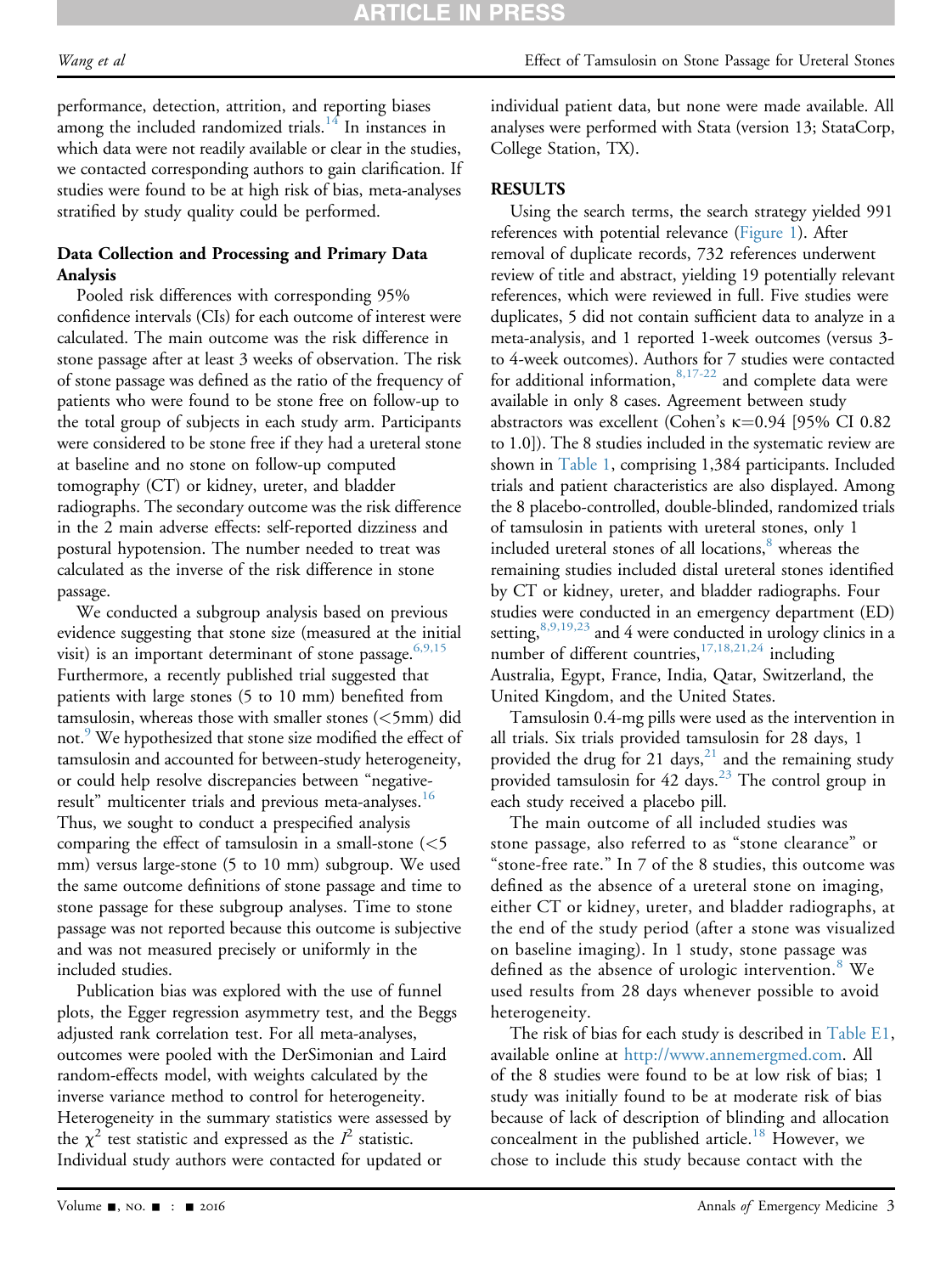# RTICLE IN PRES

#### <span id="page-4-0"></span>Effect of Tamsulosin on Stone Passage for Ureteral Stones Wang et al. Wang et al.



RCT, Randomized controlled trial.

Figure 1. Outline of study selection and inclusion.

author confirmed that the study was, in fact, placebo controlled and double blinded. Four of the 8 studies were found to have an unclear risk of attrition bias because participants who were lost to follow-up were excluded from the final analyses.

The percentage of participants who experienced stone passage for tamsulosin and placebo cohorts is shown in [Table 2](#page-5-1). The pooled risk of stone passage in the tamsulosin arm was 85%; in the placebo arm, 66%. In the primary meta-analysis including 8 studies, tamsulosin resulted in increased stone passage (risk difference=17%; 95% CI 6%

to 27%). However, the  $I^2$  statistic was 80.2% (P<.001), indicating substantial heterogeneity. A forest plot of all studies sorted by stone size can be found in [Figure E2](#page-11-0) (available online at <http://www.annemergmed.com>), suggesting that this heterogeneity can in part be explained by differences in stone size.

In a preplanned subgroup analysis, the pooled estimate for stone passage in the subgroup of patients with large stones (minimum stone size of 4 mm) was calculated. Six of the 8 studies reported outcomes for a larger stone subgroup; however, the definition of stone size varied from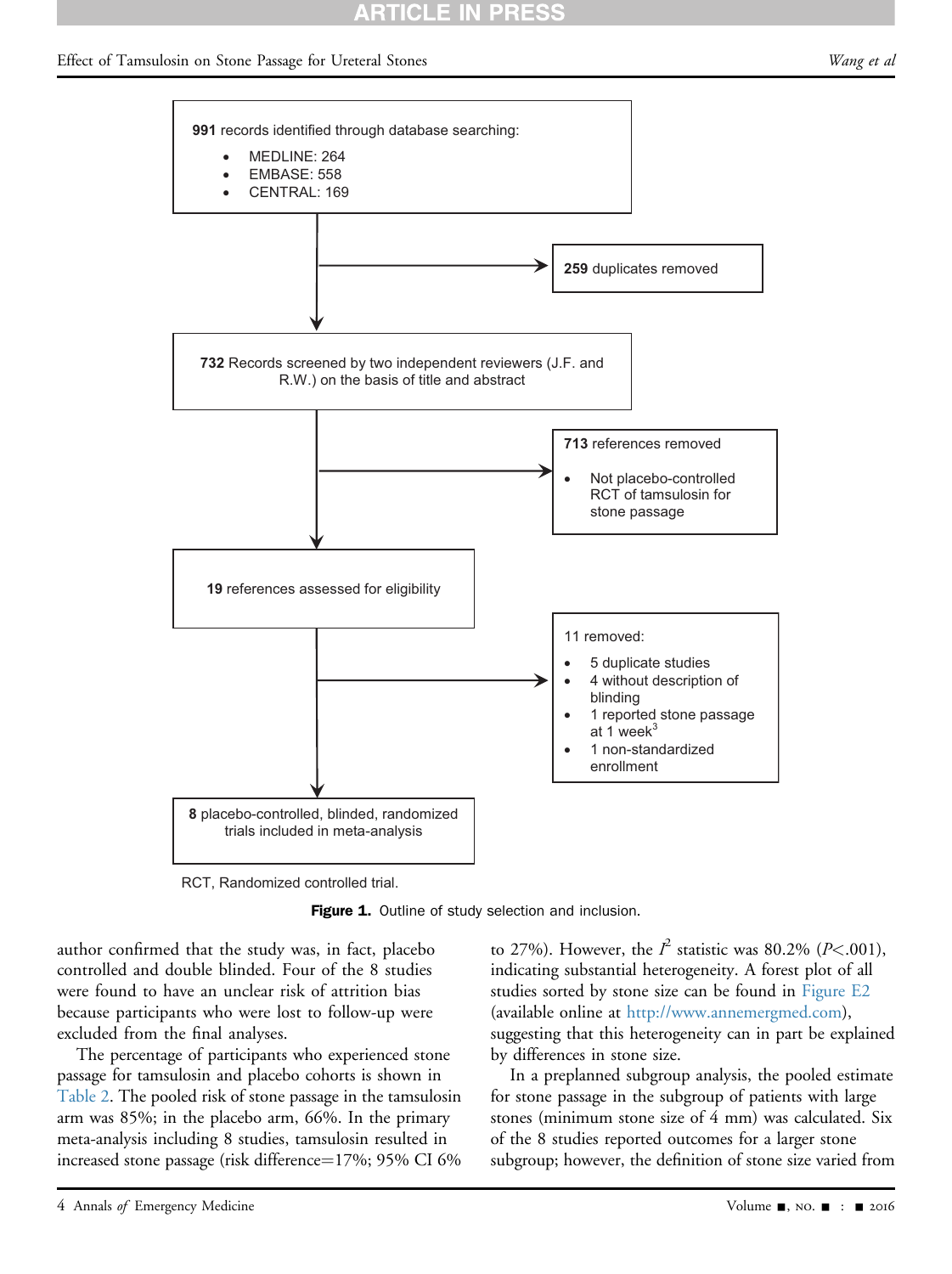# **CLE IN PRES**

| <b>Study, Year</b>         | <b>Setting</b>                                         | <b>Participants</b>                  | <b>Intervention</b>                | <b>Outcome Definition</b>                         | Sample, $N=1,384$ |
|----------------------------|--------------------------------------------------------|--------------------------------------|------------------------------------|---------------------------------------------------|-------------------|
| Hermanns, 2009             | Single urology clinic,<br>Switzerland                  | Distal ureteral stone<br>$<$ 7 mm    | Tamsulosin 0.4 mg $\times$ 21 days | Follow-up CT at 3 wk                              | 90                |
| Agrawal, 2009              | Single urology clinic, India                           | Distal ureteral stone<br>$<$ 10 mm   | Tamsulosin 0.4 mg $\times$ 28 days | Follow-up KUB at<br>4 wk                          | 68                |
| Abdel-Meguid, 2010         | Single urology clinic, Saudi<br>Arabia                 | Distal ureteral stone<br>$4 - 10$ mm | Tamsulosin 0.4 mg $\times$ 28 days | Follow-up CT at 4 wk                              | 150               |
| Al-Ansari, 2010            | Single ED, Qatar<br>Distal ureteral stone<br>$<$ 10 mm |                                      | Tamsulosin 0.4 mg $\times$ 28 days | Follow-up KUB at<br>4 wk                          | 96                |
| Vincendeau, 2010           | 6 EDs, France                                          | Distal ureteral stone<br>$2 - 7$ mm  | Tamsulosin 0.4 mg $\times$ 42 days | Patient report of<br>passage+KUB/CT<br>by $6$ wk* | 121               |
| El-Gamal, $2012^{\dagger}$ | Single urology clinic, Egypt                           | Distal ureteral stone<br>$>5$ mm     | Tamsulosin 0.4 mg $\times$ 28 days | Follow-up CT at 4 wk                              | 48                |
| Furyk, 2015                | 5 EDs, Australia                                       | Distal ureteral stone<br>$<$ 10 mm   | Tamsulosin 0.4 mg $\times$ 28 days | Follow-up CT at 4 wk                              | 316               |
| Pickard, $2015+$           | 24 "secondary care units,"<br>UK                       | Ureteral stone<br>$<$ 10 mm $*$      | Tamsulosin 0.4 mg $\times$ 28 days | Absence of urologic<br>intervention at<br>4 wk    | 495               |
| $\frac{1}{2}$              |                                                        |                                      |                                    |                                                   |                   |

<span id="page-5-0"></span>KUB, Kidney, ureter, and bladder imaging.

<span id="page-5-2"></span>\*Outcome measures at 28 days available.

<span id="page-5-3"></span><sup>†</sup>The tamsulosin and placebo arms were included in this analysis.

<span id="page-5-4"></span>‡ The distal stone subgroup was included in this analysis.

study to study because some studies used a cutoff of 4 mm, whereas others used 5 mm. Two studies exclusively enrolled participants with a minimum stone size of 4 mm.<sup>[17,24](#page-9-10)</sup> Large stone size definitions are listed in [Figure 2.](#page-6-0) In the subgroup meta-analysis of large stone size, the  $I^2$ statistic was 33.1% ( $P = .19$ ), with an RD in stone passage of 22% (95% CI 12% to 33%), or a number needed to treat=5. In the subgroup meta-analysis of small stone size (maximum stone size 5kmm), the  $I^2$  statistic was 0%  $(P=.43)$ , with an RD in stone passage of  $-0.03\%$  (95% CI –3.9% to 3.3%), suggesting no benefit from tamsulosin on stone passage in patients with smaller stones. However, this subgroup meta-analysis is limited to only 4 studies in which data for small stones were available.

The percentage of participants who experienced dizziness for the tamsulosin and placebo cohorts is shown in [Table 3.](#page-6-1) The pooled analysis included 8 studies with an  $I^2$  = 67.8% (*P*=.003), and the RD for the occurrence of dizziness= $0.2\%$  (95% CI –2.1% to 2.5%).

For orthostatic hypotension, the pooled analysis included 8 studies with an  $l^2$  statistic=0% (P=.54), and the RD for postural hypotension= $0.1\%$  (95% CI -0.4% to 0.5%). Neither analysis identified a significant difference in either harm-related outcome between the tamsulosin and placebo cohorts.

Visual inspection of the funnel plot did demonstrate asymmetry [\(Table E2,](#page-11-1) available online at [http://www.](http://www.annemergmed.com) [annemergmed.com\)](http://www.annemergmed.com), and there was evidence for

<span id="page-5-1"></span>

|  |  |  |  | Table 2. Effect of tamsulosin in distal ureteral stones less than 10 mm on stone passage in order of stone size. |  |  |  |  |  |  |  |
|--|--|--|--|------------------------------------------------------------------------------------------------------------------|--|--|--|--|--|--|--|
|--|--|--|--|------------------------------------------------------------------------------------------------------------------|--|--|--|--|--|--|--|

| <b>Study</b> | Year | Size, mm | Tamsulosin.<br>$N = 698$ , No. (%) | Placebo.<br>$N = 686$ , No. (%) | <b>Risk Difference.</b><br>% (95% CI) | <b>Relative Risk</b><br>$(95% \text{ CI})$ |
|--------------|------|----------|------------------------------------|---------------------------------|---------------------------------------|--------------------------------------------|
| Vincendeau   | 2010 | 3.1      | 43/60 (71.7)                       | 39/61 (63.9)                    | 7.7 $(-8.7 \text{ to } 24.3)$         | 1.12 (0.88 to 1.43)                        |
| Furvk        | 2015 | $3.7*$   | 140/161 (87.0)                     | 127/155 (81.9)                  | $5.0$ ( $-3.0$ to $13.0$ )            | 1.06 (0.97 to 1.17)                        |
| Hermanns     | 2009 | $3.9*$   | 39/45 (86.7)                       | 40/45 (88.9)                    | $-2.2$ ( $-15.7$ to 11.3)             | 0.98 (0.84 to 1.14)                        |
| Pickard      | 2015 | 4.6      | 216/249 (86.7)                     | 202/246 (82.1)                  | 4.6 $(-1.7 \text{ to } 11.0)$         | 1.06 (0.98 to 1.14)                        |
| Abdel-Meguid | 2010 | $5.5*$   | 61/75 (81.3)                       | 42/75 (56.0)                    | 25.3 (11.1 to 39.6)                   | 1.45 (1.16 to 1.82)                        |
| Al-Ansari    | 2010 | 6.0      | 41/50 (82.0)                       | 28/46 (60.9)                    | 21.1 (3.5 to 38.8)                    | 1.35 (1.03 to 1.76)                        |
| Agrawal      | 2009 | 6.3      | 28/34 (82.3)                       | 12/34 (35.3)                    | 47.1 (26.5 to 67.6)                   | 2.33 (1.44 to 3.77)                        |
| $El-Gamal†$  | 2012 | 6.4      | 21/24 (87.5)                       | 10/24 (41.7)                    | 45.8 (22.1 to 69.6)                   | $2.1(1.28 \text{ to } 3.45)$               |
| Pooled, %    |      |          | 85                                 | 66                              | 16.7 (6.4 to 26.9)<br>$I^2 = 80.2\%$  | 1.22 (1.07 to 1.40)<br>$I^2 = 78.3\%$      |
|              |      |          |                                    |                                 | P < 0.01                              | P < 001                                    |

<span id="page-5-5"></span>\*Authors provided median stone size; no asterisk indicates authors provided mean stone size.

<span id="page-5-6"></span>† El-Gamal: data restricted to the 5- to 8-mm-stone subgroup in the study; the 8- to 11-mm subgroup was excluded because it included individuals with stones larger than 10 mm.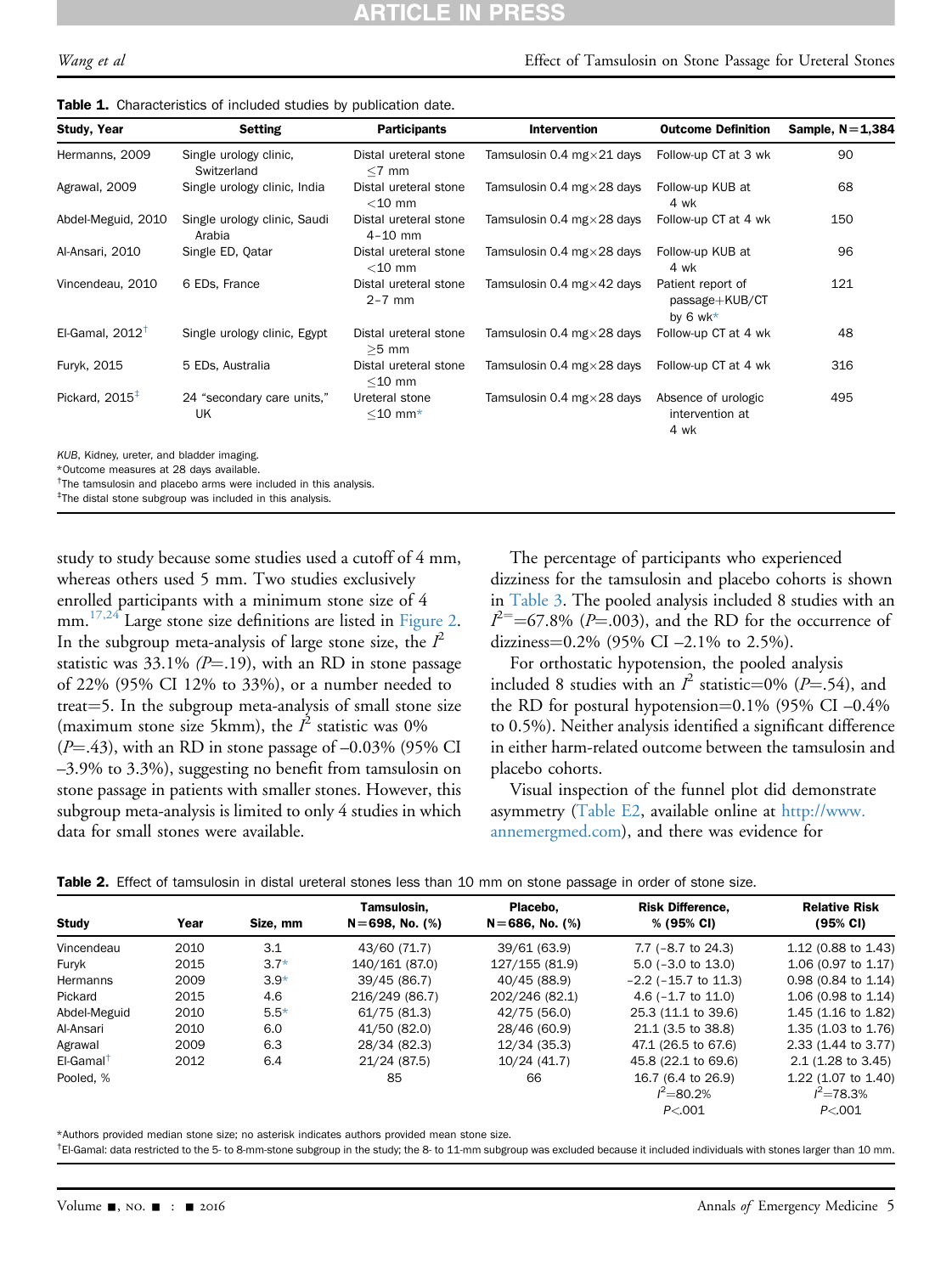<span id="page-6-0"></span>

Figure 2. Forest plot: effect of tamsulosin in large versus small distal ureteral stones.

publication bias when data were analyzed by Egger's test  $(P=.02)$ , but not the Beggs test.

### LIMITATIONS

We chose to include randomized, placebo-controlled, blinded trials of tamsulosin. In accordance with visual inspection of the funnel plot [\(Figure E3,](#page-12-0) available online at <http://www.annemergmed.com>), as well as Egger's test, we found evidence to suggest publication bias. It is possible

that negative-result small studies were not published. To minimize this bias, abstracts were searched, and several authors were contacted. Ultimately, we did not uncover any unpublished reports of high enough quality to permit inclusion in this meta-analysis.

All of the studies enrolled subjects according to the presence of a ureteral stone on CT or kidney, ureter, and bladder radiographs. This eligibility criterion differs from that of current practice because not all patients receiving a

Table 3. Incidence of dizziness and postural hypotension, tamsulosin versus placebo.

<span id="page-6-1"></span>

|                       |      |     |               | <b>Dizziness</b> |                         | <b>Postural Hypotension</b> |                |                               |  |
|-----------------------|------|-----|---------------|------------------|-------------------------|-----------------------------|----------------|-------------------------------|--|
| <b>Study</b>          | Year | N   | Tamsulosin    | <b>Placebo</b>   | RD (95% CI)             | <b>Tamsulosin</b>           | <b>Placebo</b> | <b>RD (95% CI)</b>            |  |
| Vincendeau            | 2010 | 126 | 0/64          | 0/62             | $0$ (-3.1 to 3.1)       | 6/64(9.2)                   | 3/62(4.8)      | 4.5 $(-4.4 \text{ to } 13.5)$ |  |
| Furyk                 | 2015 | 316 | 46/169 (27.2) | 36/173 (20.8)    | $6.4$ ( $-2.6$ to 15.4) | 3/169(1.8)                  | 2/173(1.2)     | $0.6$ ( $-1.9$ to 3.2)        |  |
| Hermanns              | 2009 | 90  | 0/45          | 1/45(2.2)        | $-2.2$ ( $-8.2$ to 3.7) | 0/45                        | 0/45           | 0 $(-4.2$ to 4.2)             |  |
| Pickard               | 2015 | 757 | 0/378         | 1/379(0.3)       | $-0.3$ ( $-1.0$ to 0.5) | 0/378                       | 0/379(0.3)     | $0$ (-0.5 to 0.5)             |  |
| Abdel-Meguid          | 2010 | 150 | 0/75          | 0/75             | $0$ (-2.6 to 2.6)       | 0/75                        | 0/75           | $0$ (-2.6 to 2.6)             |  |
| Al-Ansari             | 2010 | 96  | 2/50(6.0)     | 2/46(4.4)        | $-0.3$ ( $-8.4$ to 7.7) | 1/50(6.0)                   | 0/46(4.4)      | $2.0$ ( $-3.5$ to 7.5)        |  |
| Agrawal               | 2009 | 68  | 4/34(11.8)    | 2/34(5.9)        | $5.9$ ( $-7.5$ to 19.3) | 0/34(11.8)                  | 0/34(5.9)      | $0$ (-5.6 to 5.6)             |  |
| El-Gamal              | 2012 | 94  | 0/48          | 0/46             | $0$ (-4.1 to 4.1)       | 0/48                        | 0/46           | 0 $(-4.1 \text{ to } 4.1)$    |  |
| Pooled, %             |      |     |               |                  | $0.2$ (-2.1 to 2.5)     |                             |                | $0.1$ (-0.4 to 0.5)           |  |
|                       |      |     |               |                  | $I^2 = 67.8\%$          |                             |                | $I^2 = 0\%$                   |  |
|                       |      |     |               |                  | $P = 003$               |                             |                | $P = 54$                      |  |
| N, Study sample size. |      |     |               |                  |                         |                             |                |                               |  |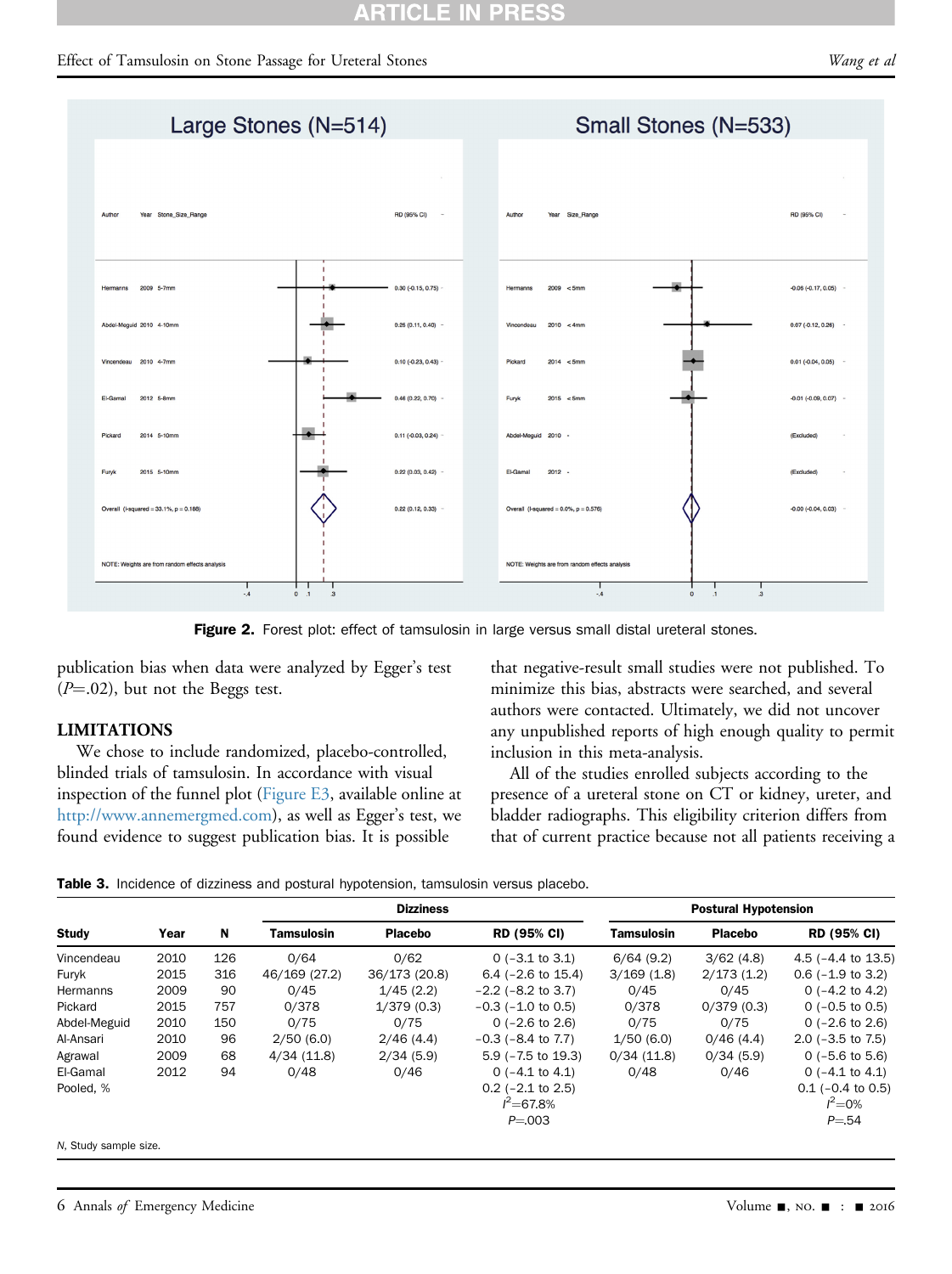Wang et al **Effect** of Tamsulosin on Stone Passage for Ureteral Stones

diagnosis of urolithiasis undergo CT or kidney, ureter, and bladder imaging.<sup>11</sup> Seven of 8 studies enrolled only patients with distal ureteral stones, and the remaining study included ureteral stones located in the proximal or midureter.<sup>8</sup> Thus, we were unable to conduct a metaanalysis of nondistal studies. The majority of stones are thought to be found in the distal ureter because distal stones composed 65% of all ureteral stones in the aforementioned large multicenter trial.<sup>[8](#page-9-2)</sup> Proximal stones may continue to descend and become distal stones, and as such, there may be an ultimate benefit to tamsulosin during a longer period of observation. Similarly, all studies excluded stones measuring more than 10 mm. Experts recommend urologic intervention in these patients; however, it is possible that passage of even these very large stones can be facilitated by tamsulosin. Management of these patients should include consultation with a urologist.

Previous reviews of randomized trials have shown inconsistencies in the reporting of harms-related outcomes.[25,26](#page-9-14) There is substantial heterogeneity in the reported incidence of dizziness, with some studies reporting 20% of both cohorts experiencing dizziness and several other studies reporting no harm-related events.<sup>[17,18,24,27](#page-9-10)</sup> Also, no included studies calculated the power to detect differences in adverse effects. These limitations should be taken into account when the reliability of the dizziness and postural hypotension findings is considered, even when combined in a meta-analysis.

Substantial heterogeneity was identified in our main analysis, calling into question the reliability of a single pooled estimate with all studies. This heterogeneity likely stemmed from variation in clinical settings (ED versus outpatient urology office), study populations, inclusion criteria, follow-up assessment, and outcome measurements. We sought to control for heterogeneity between studies by using a random-effects model and also conducted a subgroup analysis based on stone size, which explains a portion of the heterogeneity that was encountered.

### DISCUSSION

In a systematic review and meta-analysis of 8 randomized, double-blind, placebo-controlled trials, we found that tamsulosin improves stone passage in a subgroup of participants with large distal ureteral stones. In patients with a confirmed distal ureteral stone from 5 to 10 mm, a trial of tamsulosin 0.4 mg once daily for 28 days or until stone passage is likely to improve stone passage. In these patients, the number needed to treat for tamsulosin to induce 1 patient to pass a stone who otherwise would not have may be as low as 3 or as high as 8. The subgroup analysis of participants with smaller stones was limited to 4 studies,

which did not suggest a significant effect. This diminished effect in patients with smaller stones may be explained by the overall high likelihood of stone passage because more than 80% of those with a stone less than 5 mm experienced spontaneous stone passage in the placebo arm.

The results of our meta-analysis suggest an explanation for the discrepancies between previous meta-analyses and the recent large multicenter pragmatic trial by Pickard et al.<sup>[8](#page-9-2)</sup> The authors of this randomized, double-blind, placebo-controlled, pragmatic, multicenter trial reported a lack of benefit of tamsulosin for patients with ureteral stones up to 10 mm. The discrepancies between this wellconducted trial and our meta-analysis are likely due to differing inclusion criteria and stone sizes. Pickard et al<sup>[8](#page-9-2)</sup> included participants with ureteral stones of all locations (proximal, midureter, and distal), whereas the 7 remaining trials in this meta-analysis included only those with distal stones. Thus, we chose to include the authors' distal ureteral stone subgroup, which appeared to show a weak trend toward a benefit in the tamsulosin arm  $(RD=5\%;$ 95% CI –2% to 11%). We believe that the subgroup of participants with large, distal stones from the study by Pickard et al<sup>[8](#page-9-2)</sup> would have shown a significant improvement in stone passage, but we were unable to obtain the additional data required. After ongoing correspondence and unsuccessful requests for data from Pickard, we ultimately elected to use the best available results in the published article for the purposes of pooling data. Thus, we used large stones of all locations in the large stone subgroup analysis.

We believe the subgroup analysis based on stone size identified in this meta-analysis is likely to be valid. This subgroup analysis is suggested by a previous study, in which tamsulosin improved stone passage in large stones (5 to 10 mm), but not in smaller ones  $(<5$  mm).<sup>11</sup> The role of stone size as a modifier of the effect of tamsulosin on stone passage is biologically plausible because stone size is a known predictor of stone passage. Small stones have a high rate of passage, whereas large ones are less likely to pass, and it seems logical that tamsulosin mainly benefits patients with more recalcitrant stones. The effect of stone size is consistent across the 4 studies that included both small and large subgroups because tamsulosin is associated with a benefit in the large stone subgroups and not in the small stone subgroup[.8,9,21,27](#page-9-2) Chance alone is unlikely to explain the difference in the effect of tamsulosin because the 95% CIs of the effect on small versus large subgroups do not overlap.

We updated the Cochrane review of  $\alpha$ -blockers, which included studies up to 2012. This review concluded that the use of tamsulosin in patients with ureteral stones results in a higher stone-free rate (relative risk 1.48; 95% CI 1.32 to 1.67) compared with standard therapy. In contrast to the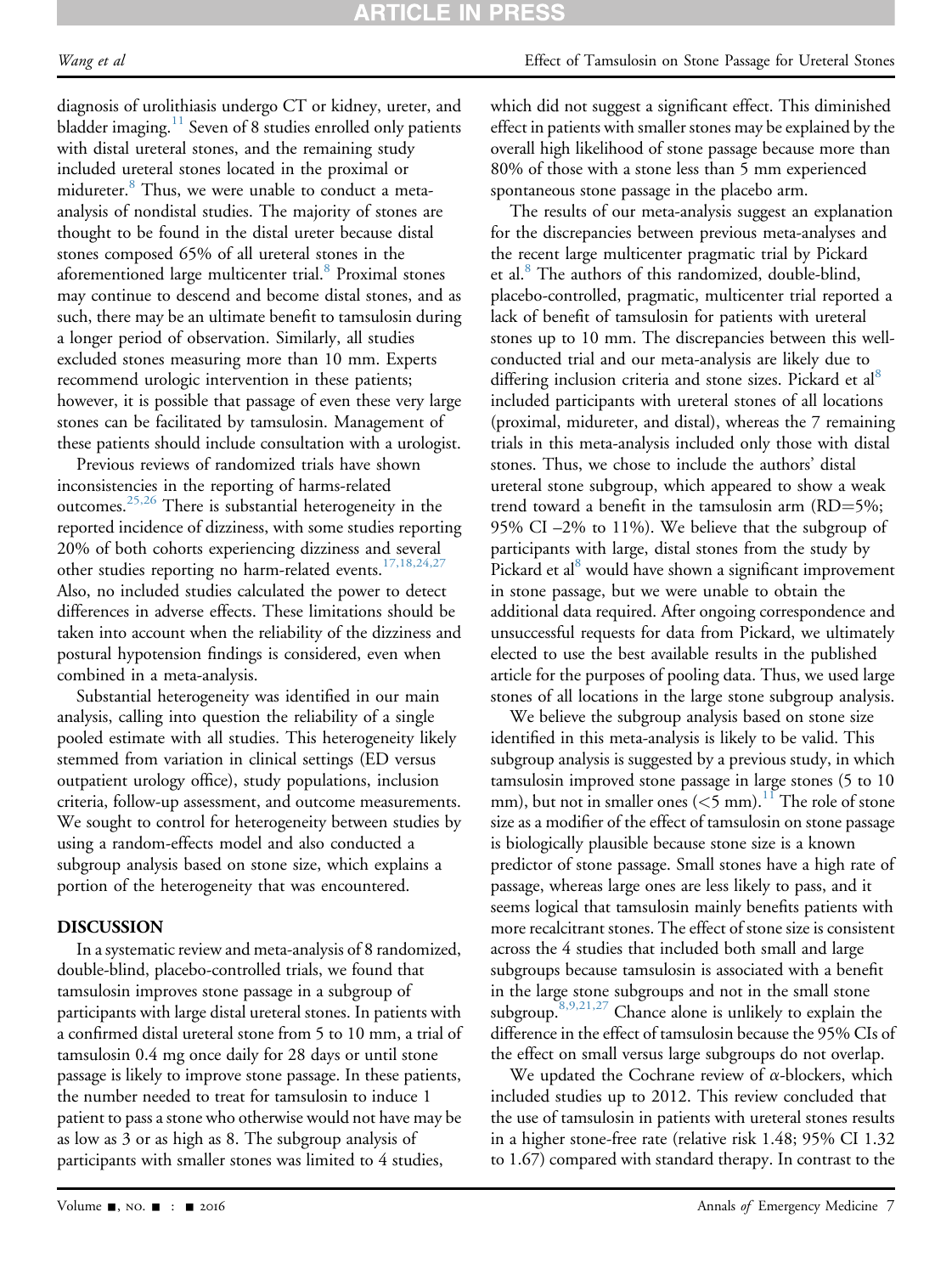### Effect of Tamsulosin on Stone Passage for Ureteral Stones Wang et al. Wang et al.

Cochrane review, our main finding suggests that tamsulosin is efficacious in patients with larger stones (relative risk 1.36; 95% CI 1.18 to 1.56) and not with smaller ones. This difference is likely due to our inclusion of blinded placebo-controlled trials, whereas the Cochrane review included 24 small, single-center trials, the majority of which (19/24) did not describe use of a placebo and blinding. Additionally, 2 recent multicenter studies not included in the Cochrane review were included in our updated meta-analysis.

Tamsulosin did not appear to increase the incidence of dizziness or orthostatic hypotension in the included studies. These results differ from those of the most recent previous meta-analysis, in which the adverse events were combined. Patients who received an  $\alpha$ -blocker were 2.7 times more likely to experience a number of adverse events, such as dizziness, palpitations, headache, rhinitis, retrograde ejaculation, and fatigue.<sup>[7](#page-9-1)</sup> In addition, a large observational study found a significant association between tamsulosin use and hypotension necessitating hospital admission in patients with a mean age of 62 years and with benign prostatic hypertrophy.<sup>28</sup> Our results differ, likely because of the restriction to the most serious adverse events, dizziness and orthostatic hypotension. In addition, we limited our analysis to tamsulosin in placebo-controlled, blinded studies with a low risk of bias. However, we would maintain caution when prescribing tamsulosin because the results of our metaanalysis were limited by substantial heterogeneity and likely underpowered. The main exclusion criteria in the randomized trials in regard to patient safety included hypotension; concurrent  $\alpha$ -, calcium channel, or betablocker use; allergic reaction to  $\alpha$ -blockers; and pregnancy.

In accordance with the findings of this study, we strongly recommend the use of tamsulosin in patients receiving a diagnosis of large distal ureteral stones (5 to 10 mm). Because of the different cutoffs used in the included trials (4 versus 5 mm), the effect of tamsulosin is less certain for patients with a 4-mm stone, but we believe that it could be offered after a discussion with the patient about the risks and benefits of treatment. For stones less than 4 mm, we believe it is reasonable to avoid prescribing a likely unnecessary medication but acknowledge that in some circumstances (such as for patients who have previously needed surgical intervention for small stones) clinicians may choose to test a course of tamsulosin. Either course would be reasonable initially because the benefit of tamsulosin in this group of patients is likely to be modest, if any, but the harms from the drug appear to be minimal.

This meta-analysis also provides evidence for clinicians to discuss the likelihood of stone passage with their patients because those receiving a diagnosis of ureteral stones are

often interested in knowing what to expect in regard to stone passage after an initial ED visit. A previous meta-analysis of 224 participants found that 68% of ureteral stones less than or equal to 5 mm passed spontaneously and 47% of those greater than 5 mm would pass spontaneously.<sup>1</sup> In our meta-analysis, we found that the overall stone passage rate at 28 days for distal ureteral stones in the placebo arm (694 participants) was 64%, with an 86% rate of stone passage in smaller stones (less than 4 to 5 mm) and 57% rate in patients with larger stones. It is unclear why the rate of stone passage is higher in the control group from our review. We believe that the method of ascertaining the stone passage outcome in 7 of the 8 included studies—repeated imaging—is likely to be accurate. Similarly, if administered tamsulosin, patients can expect an 85% rate of stone passage for smaller stones and a 79% rate for larger stones.

In conclusion, there is strong evidence to suggest that tamsulosin improves stone passage in patients with large stones (5 to 10 mm), whereas the effect of tamsulosin is unclear for those with stones less than 4 mm, who are likely to pass their stone regardless of treatment.

#### Supervising editor: Steven M. Green, MD

Author affiliations: From the Department of Emergency Medicine (Wang, Neilson, Fahimi), the Department of Radiology and Biomedical Imaging (Smith-Bindman), the Department of Epidemiology and Biostatistics (Smith-Bindman, Allen), the UCSF Medical Library (Whitaker), and the Department of Urology (Stoller), University of California, San Francisco, San Francisco, CA.

Funding and support: By Annals policy, all authors are required to disclose any and all commercial, financial, and other relationships in any way related to the subject of this article as per ICMJE conflict of interest guidelines (see [www.icmje.org](http://www.icmje.org/)). The authors have stated that no such relationships exist and provided the following details: This study was funded by Agency for Healthcare Research and Quality grant K08 HS02181 (Wang), National Center for Advancing Translational Sciences grant 8 KL2 TR000143-08 (Wang, c/o Johnston), and K24 CA125036 (Smith-Bindman).

Publication dates: Received for publication May 13, 2016. Revision received June 23, 2016. Accepted for publication June 28, 2016.

#### Trial registration number: PROSPERO registration CRD42015027903

Dr. Callaham has recused himself from the editorial review and decisionmaking of this article.

#### <span id="page-8-0"></span>REFERENCES

- 1. [Preminger GM, Tiselius H-G, Assimos DG, et al. 2007 Guideline for the](http://refhub.elsevier.com/S0196-0644(16)30364-X/sref1) [management of ureteral calculi.](http://refhub.elsevier.com/S0196-0644(16)30364-X/sref1) J Urol. 2007;178:2418-2434.
- 2. [Teichman JMH. Clinical practice. Acute renal colic from ureteral](http://refhub.elsevier.com/S0196-0644(16)30364-X/sref2) calculus. N Engl J Med[. 2004;350:684-693.](http://refhub.elsevier.com/S0196-0644(16)30364-X/sref2)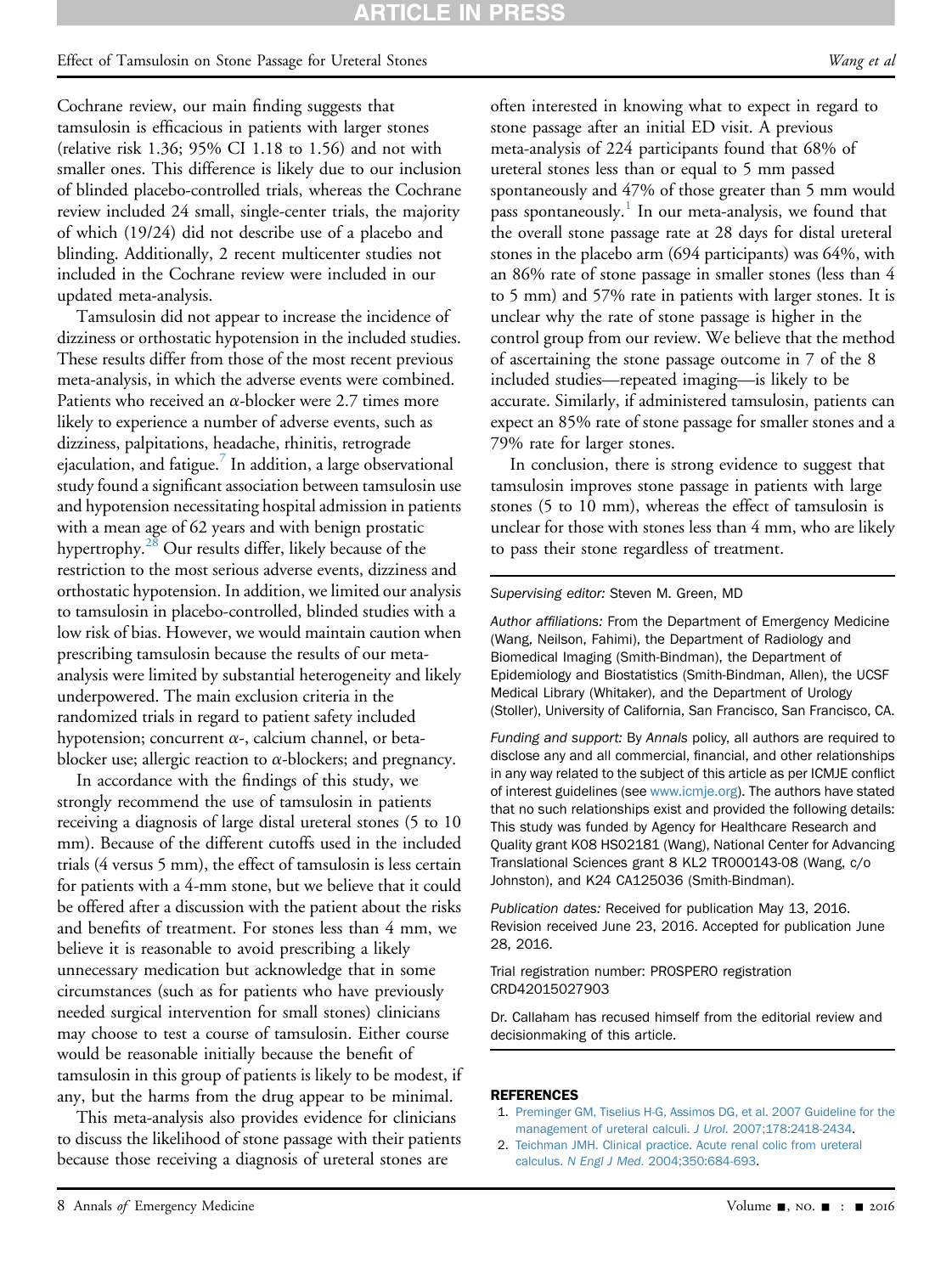# **TICLE IN PRES**

#### Wang et al **Effect** of Tamsulosin on Stone Passage for Ureteral Stones

- <span id="page-9-0"></span>3. [Hollingsworth JM, Rogers MAM, Kaufman SR, et al. Medical therapy to](http://refhub.elsevier.com/S0196-0644(16)30364-X/sref3) [facilitate urinary stone passage: a meta-analysis.](http://refhub.elsevier.com/S0196-0644(16)30364-X/sref3) Lancet. 2006;368: [1171-1179.](http://refhub.elsevier.com/S0196-0644(16)30364-X/sref3)
- 4. [Singh A, Alter HJ, Littlepage A. A systematic review of medical therapy](http://refhub.elsevier.com/S0196-0644(16)30364-X/sref4) [to facilitate passage of ureteral calculi.](http://refhub.elsevier.com/S0196-0644(16)30364-X/sref4) Ann Emerg Med. 2007;50: [552-563](http://refhub.elsevier.com/S0196-0644(16)30364-X/sref4).
- 5. [Seitz C, Liatsikos E, Porpiglia F, et al. Medical therapy to facilitate the](http://refhub.elsevier.com/S0196-0644(16)30364-X/sref5) [passage of stones: what is the evidence?](http://refhub.elsevier.com/S0196-0644(16)30364-X/sref5) Eur Urol. 2009;56: [455-471.](http://refhub.elsevier.com/S0196-0644(16)30364-X/sref5)
- <span id="page-9-5"></span>6. [Türk C, Pet](http://refhub.elsevier.com/S0196-0644(16)30364-X/sref6)řík A, Sarica K, et al. EAU guidelines on diagnosis and [conservative management of urolithiasis.](http://refhub.elsevier.com/S0196-0644(16)30364-X/sref6) Eur Urol. 2016;69:468-474.
- <span id="page-9-1"></span>7. [Campschroer T, Zhu Y, Duijvesz D. Alpha-blockers as medical expulsive](http://refhub.elsevier.com/S0196-0644(16)30364-X/sref7) therapy for ureteral stones. [Cochrane Database Syst Rev](http://refhub.elsevier.com/S0196-0644(16)30364-X/sref7). 2014;4: [CD008509](http://refhub.elsevier.com/S0196-0644(16)30364-X/sref7).
- <span id="page-9-2"></span>8. [Pickard R, Starr K, MacLennan G, et al. Medical expulsive therapy in](http://refhub.elsevier.com/S0196-0644(16)30364-X/sref8) [adults with ureteric colic: a multicentre, randomised, placebo](http://refhub.elsevier.com/S0196-0644(16)30364-X/sref8)controlled trial. Lancet[. 2015;386:341-349.](http://refhub.elsevier.com/S0196-0644(16)30364-X/sref8)
- <span id="page-9-6"></span>9. [Furyk JS, Chu K, Banks C, et al. Distal ureteric stones and tamsulosin:](http://refhub.elsevier.com/S0196-0644(16)30364-X/sref9) [a double-blind, placebo-controlled, randomized, multicenter trial.](http://refhub.elsevier.com/S0196-0644(16)30364-X/sref9) Ann Emerg Med[. 2016;67:86-95.e2.](http://refhub.elsevier.com/S0196-0644(16)30364-X/sref9)
- <span id="page-9-3"></span>10. [Scales CD, Smith AC, Hanley JM, et al; Project Urologic Diseases in](http://refhub.elsevier.com/S0196-0644(16)30364-X/sref10) [America. Prevalence of kidney stones in the United States.](http://refhub.elsevier.com/S0196-0644(16)30364-X/sref10) Eur Urol. [2012;62:160-165](http://refhub.elsevier.com/S0196-0644(16)30364-X/sref10).
- <span id="page-9-4"></span>11. [Fwu C-W, Eggers PW, Kimmel PL, et al. Emergency department visits,](http://refhub.elsevier.com/S0196-0644(16)30364-X/sref11) [use of imaging, and drugs for urolithiasis have increased in the United](http://refhub.elsevier.com/S0196-0644(16)30364-X/sref11) States. Kidney Int[. 2013;83:479-486](http://refhub.elsevier.com/S0196-0644(16)30364-X/sref11).
- 12. [Hollingsworth JM, Davis MM, West BT, et al. Trends in medical](http://refhub.elsevier.com/S0196-0644(16)30364-X/sref12) [expulsive therapy use for urinary stone disease in US emergency](http://refhub.elsevier.com/S0196-0644(16)30364-X/sref12) departments. Urology[. 2009;74:1206-1209](http://refhub.elsevier.com/S0196-0644(16)30364-X/sref12).
- <span id="page-9-7"></span>13. [Moher D, Liberati A, Tetzlaff J. Preferred reporting items for systematic](http://refhub.elsevier.com/S0196-0644(16)30364-X/sref13) [reviews and meta-analyses: the PRISMA statement.](http://refhub.elsevier.com/S0196-0644(16)30364-X/sref13) Int J Surg. [2010;8:336-341.](http://refhub.elsevier.com/S0196-0644(16)30364-X/sref13)
- <span id="page-9-8"></span>14. [Higgins JP, Altman DG, Gotzsche PC, et al. The Cochrane](http://refhub.elsevier.com/S0196-0644(16)30364-X/sref14) Collaboration'[s tool for assessing risk of bias in randomised trials.](http://refhub.elsevier.com/S0196-0644(16)30364-X/sref14) BMJ[. 2011;343:d5928](http://refhub.elsevier.com/S0196-0644(16)30364-X/sref14).
- 15. [Coll DM, Varanelli MJ, Smith RC. Relationship of spontaneous passage](http://refhub.elsevier.com/S0196-0644(16)30364-X/sref15) [of ureteral calculi to stone size and location as revealed by](http://refhub.elsevier.com/S0196-0644(16)30364-X/sref15) [unenhanced helical CT.](http://refhub.elsevier.com/S0196-0644(16)30364-X/sref15) AJR Am J Roentgenol. 2002;178:101-103.
- <span id="page-9-9"></span>16. [DerSimonian R, Levine RJ. Resolving discrepancies between a meta](http://refhub.elsevier.com/S0196-0644(16)30364-X/sref16)[analysis and a subsequent large controlled trial.](http://refhub.elsevier.com/S0196-0644(16)30364-X/sref16) JAMA. 1999;282: [664-670](http://refhub.elsevier.com/S0196-0644(16)30364-X/sref16).
- <span id="page-9-10"></span>17. [Abdel-Meguid TA, Tayib A. Tamsulosin to treat uncomplicated distal](http://refhub.elsevier.com/S0196-0644(16)30364-X/sref17) [ureteral calculi: a double blind randomized placebo-controlled trial.](http://refhub.elsevier.com/S0196-0644(16)30364-X/sref17) Can J[. 2010;17:5178-5183](http://refhub.elsevier.com/S0196-0644(16)30364-X/sref17).
- <span id="page-9-13"></span>18. [Agrawal M, Gupta M, Gupta A, et al. Prospective randomized trial](http://refhub.elsevier.com/S0196-0644(16)30364-X/sref18) comparing effi[cacy of alfuzosin and tamsulosin in management of](http://refhub.elsevier.com/S0196-0644(16)30364-X/sref18) [lower ureteral stones.](http://refhub.elsevier.com/S0196-0644(16)30364-X/sref18) Urology. 2009;73:706-709.
- 19. [Al-Ansari A, Al-Naimi A, Alobaidy A, et al. Ef](http://refhub.elsevier.com/S0196-0644(16)30364-X/sref19)ficacy of tamsulosin in the [management of lower ureteral stones: a randomized double-blind](http://refhub.elsevier.com/S0196-0644(16)30364-X/sref19) [placebo-controlled study of 100 patients.](http://refhub.elsevier.com/S0196-0644(16)30364-X/sref19) Urology. 2010;75:4-7.
- 20. [Berger DA, Ross MA, Hollander JB, et al. Tamsulosin does not increase](http://refhub.elsevier.com/S0196-0644(16)30364-X/sref20) [1-week passage rate of ureteral stones in ED patients.](http://refhub.elsevier.com/S0196-0644(16)30364-X/sref20) Am J Emerg Med[. 2015;33:1721-1724.](http://refhub.elsevier.com/S0196-0644(16)30364-X/sref20)
- <span id="page-9-11"></span>21. Hermanns T, Sauermann P, Rufi[bach K, et al. Is there a role for](http://refhub.elsevier.com/S0196-0644(16)30364-X/sref21) [tamsulosin in the treatment of distal ureteral stones of 7 mm or less?](http://refhub.elsevier.com/S0196-0644(16)30364-X/sref21) [results of a randomised, double-blind, placebo-controlled trial.](http://refhub.elsevier.com/S0196-0644(16)30364-X/sref21) Eur Urol[. 2009;56:407-412.](http://refhub.elsevier.com/S0196-0644(16)30364-X/sref21)
- 22. [Ochoa-Gomez R, Prieto-Diaz-Chavez E, Trujillo-Hernandez B, et al.](http://refhub.elsevier.com/S0196-0644(16)30364-X/sref22) [Tamsulosin does not have greater ef](http://refhub.elsevier.com/S0196-0644(16)30364-X/sref22)ficacy than conventional [treatment for distal ureteral stone expulsion in Mexican patients.](http://refhub.elsevier.com/S0196-0644(16)30364-X/sref22) Urol Res[. 2011;39:491-495](http://refhub.elsevier.com/S0196-0644(16)30364-X/sref22).
- <span id="page-9-12"></span>23. [Vincendeau S, Bellissant E, Houlgatte A, et al. Tamsulosin](http://refhub.elsevier.com/S0196-0644(16)30364-X/sref23) [hydrochloride vs placebo for management of distal ureteral stones: a](http://refhub.elsevier.com/S0196-0644(16)30364-X/sref23) [multicentric, randomized, double-blind trial.](http://refhub.elsevier.com/S0196-0644(16)30364-X/sref23) Arch Intern Med. [2010;170:2021-2027.](http://refhub.elsevier.com/S0196-0644(16)30364-X/sref23)
- 24. [El-Gamal O, El-Bendary M, Ragab M, et al. Role of combined use of](http://refhub.elsevier.com/S0196-0644(16)30364-X/sref24) [potassium citrate and tamsulosin in the management of uric acid](http://refhub.elsevier.com/S0196-0644(16)30364-X/sref24) [distal ureteral calculi.](http://refhub.elsevier.com/S0196-0644(16)30364-X/sref24) Urol Res. 2012;40:219-224.
- <span id="page-9-14"></span>25. [Tsang R, Colley L, Lynd LD. Inadequate statistical power to detect](http://refhub.elsevier.com/S0196-0644(16)30364-X/sref25) clinically signifi[cant differences in adverse event rates in randomized](http://refhub.elsevier.com/S0196-0644(16)30364-X/sref25) controlled trials. J Clin Epidemiol[. 2009;62:609-616.](http://refhub.elsevier.com/S0196-0644(16)30364-X/sref25)
- 26. [Pitrou I, Boutron I, Ahmad N, et al. Reporting of safety results in](http://refhub.elsevier.com/S0196-0644(16)30364-X/sref26) [published reports of randomized controlled trials.](http://refhub.elsevier.com/S0196-0644(16)30364-X/sref26) Arch Intern Med. [2009;169:1756-1761.](http://refhub.elsevier.com/S0196-0644(16)30364-X/sref26)
- 27. [Vincendeau S, Bellissant E, Houlgatte A, et al. Tamsulosin](http://refhub.elsevier.com/S0196-0644(16)30364-X/sref27) [hydrochloride vs placebo for management of distal ureteral stones: a](http://refhub.elsevier.com/S0196-0644(16)30364-X/sref27) [multicentric, randomized, double-blind trial.](http://refhub.elsevier.com/S0196-0644(16)30364-X/sref27) Arch Intern Med. [2010;170:2021-2027.](http://refhub.elsevier.com/S0196-0644(16)30364-X/sref27)
- <span id="page-9-15"></span>28. [Bird ST, Delaney JA, Brophy JM, et al. Tamsulosin treatment for benign](http://refhub.elsevier.com/S0196-0644(16)30364-X/sref28) [prostatic hyperplasia and risk of severe hypotension in men aged 40-](http://refhub.elsevier.com/S0196-0644(16)30364-X/sref28) [85 years in the United States: risk window analyses using between and](http://refhub.elsevier.com/S0196-0644(16)30364-X/sref28) [within patient methodology.](http://refhub.elsevier.com/S0196-0644(16)30364-X/sref28) BMJ. 2013;347:f6320.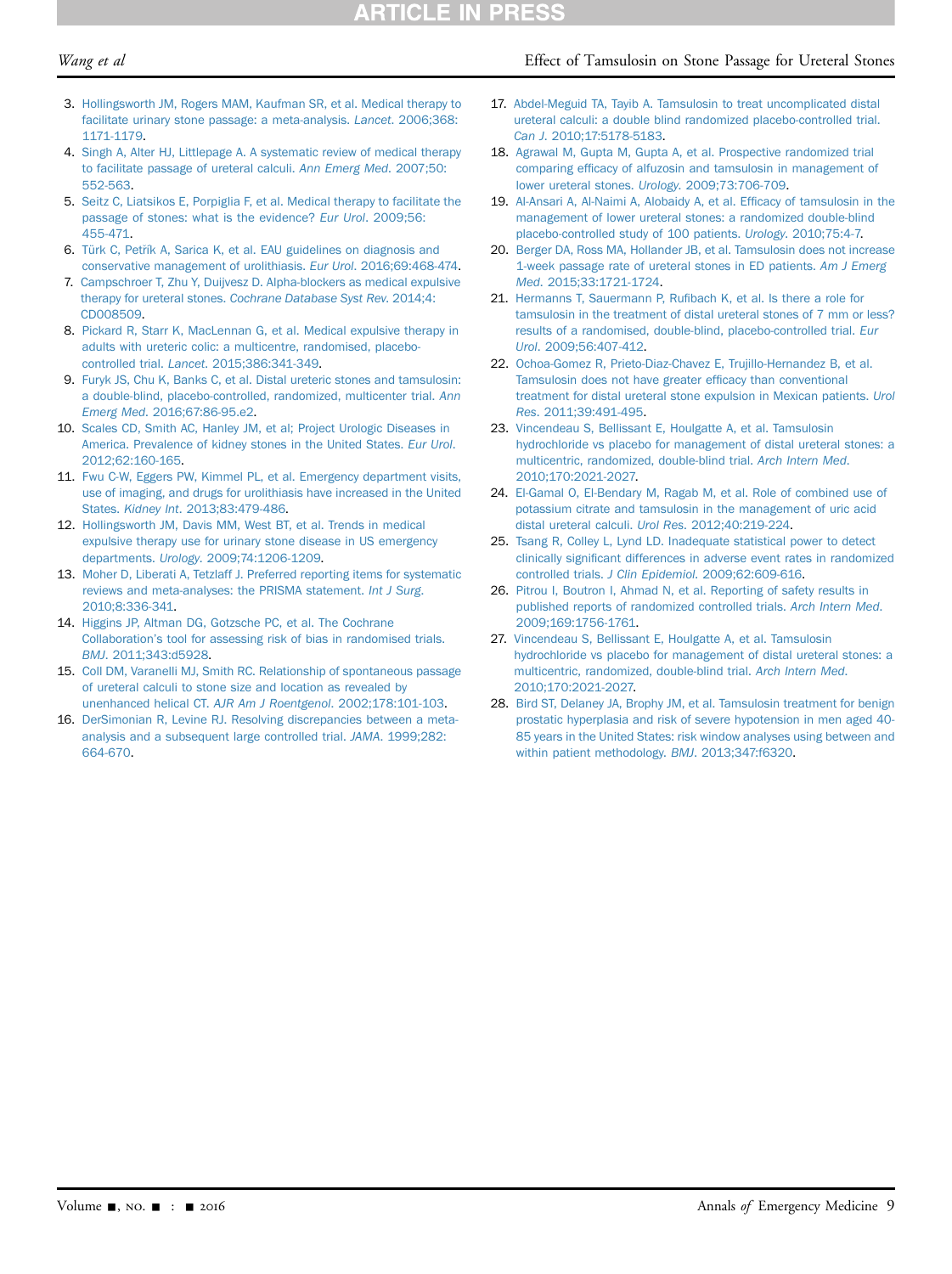# **ARTICLE IN PRE**

### <span id="page-10-0"></span>Effect of Tamsulosin on Stone Passage for Ureteral Stones Wang et al

- 1. exp Ureterolithiasis/ 2. Ureteral Obstruction/ 3. Colic/ 4. ureterolithiasis.tw. 5. (ureter\$ adj3 (stone\$ or calcul\$ or colic)).tw. 6. or/1-5 7. exp Adrenergic alpha-Antagonists/ 8. alpha blocker\$.tw. 9. alpha receptor antagonist\$.tw. 10. exp Prazosin/ 11. tamsulosin.tw.
- 12. doxazosin\$.tw.
- 13. alfuzosin.tw.
- 14. terazosin.tw.
- 15. silodosin.tw.
- 16. or/7-15
- 17. and/6,16

Figure E1. Search strategy in steps.

<span id="page-10-1"></span>Table E1. Risk of bias in included studies.

| <b>Risk of bias domain</b>                                                                    | Hermanns.<br>2009 | Agrawal,<br>2009 | Abdel Meguid.<br>2010 | Al-Ansari.<br>2010 | Vincendeau.<br>2010 | El-Gamal.<br>2012 | Furvk.<br>2015 | Pickard.<br>2015 |
|-----------------------------------------------------------------------------------------------|-------------------|------------------|-----------------------|--------------------|---------------------|-------------------|----------------|------------------|
| Random-sequence generation (selection bias)                                                   | Low               | Low              | Low                   | Low                | Low                 | Low               | Low            | Low              |
| Allocation concealment (selection bias)                                                       | Low               | $Low*$           | Low                   | Low                | Low                 | Low               | Low            | Low              |
| Blinding of participants (performance bias)                                                   | Low               | $Low*$           | Low                   | Low                | Low                 | Low               | Low            | Low              |
| Blinding of outcome assessment (detection bias)                                               | Low               | Low              | Low                   | Low                | Low                 | Low               | Low            | Low              |
| Incomplete outcome data (attrition bias)                                                      | Low               | Low              | Unclear               | Unclear            | Low                 | Unclear           | Unclear        | Low              |
| Selective outcome reporting (reporting bias)                                                  | Low               | Low              | Low                   | Low                | Low                 | Low               | Low            | Low              |
| Summary assessment                                                                            | Low               | Low              | Low                   | Low                | Low                 | Low               | Low            | Low              |
| $*h$ uthara canfirm that thio trial is a randomized, double blinded, placebe contralled trial |                   |                  |                       |                    |                     |                   |                |                  |

<span id="page-10-2"></span>\*Authors confirm that this trial is a randomized, double-blinded, placebo-controlled trial.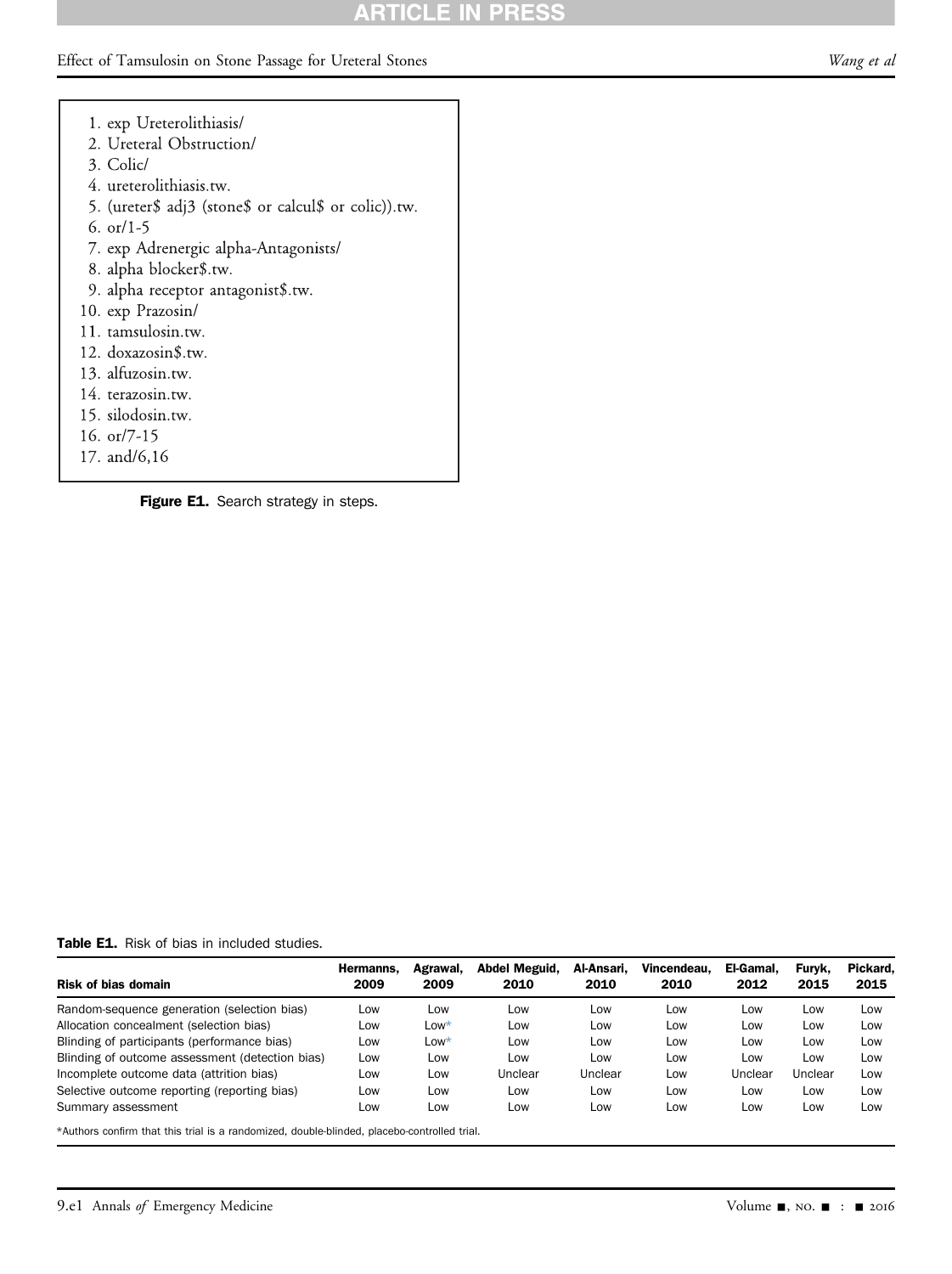### **ARTICLE IN PRES**

### <span id="page-11-0"></span>Wang et al **Effect** of Tamsulosin on Stone Passage for Ureteral Stones



Figure E2. Forest plot: effect of tamsulosin in all studies by stone size.

<span id="page-11-1"></span>Table E2. The effect of tamsulosin in distal ureteral stones on stone passage.

|      | 33   | 4 to 7   | 11/16(68.7)    | 10/17(58.8)    | $9.9$ ( $-22.7$ to 42.5)       |
|------|------|----------|----------------|----------------|--------------------------------|
| 2010 | 150  | 4 to 10  | 61/75(81.3)    | 42/75 (56)     | 25.3 (11.1 to 39.6)            |
| 2015 | 77   | 5 to 10  | 30/36 (83.3)   | 25/41 (61.0)   | 22.4 (3.1 to 41.6)             |
| 2015 | 188  | 5 to 10  | 67/94 (71.3)   | 57/94 (60.6)   | 10.6 $(-2.8 \text{ to } 24.1)$ |
| 2012 | 48   | 5 to 8   | 21/24 (87.5)   | 10/24(41.7)    | 45.8 (22.1 to 69.6)            |
| 2009 | 18   | 5 to 7   | 8/11(72.7)     | 3/7(42.9)      | 29.9 (-15.3 to 75.0)           |
|      |      |          | 79             | 57             | 22.5 (12.1 to 32.8)            |
|      |      |          |                |                | $I^2 = 33.1\%$                 |
|      |      |          |                |                | $P = 19$                       |
|      |      |          |                |                |                                |
| 2010 | 88   | $\leq$ 4 | 32/44 (72.7)   | 29/44 (65.9)   | 6.8 $(-12.4 \text{ to } 26.0)$ |
| 2015 | 239  | $<$ 5    | 110/125 (88.0) | 102/114 (89.5) | $-1.5$ ( $-9.5$ to 6.5)        |
| 2015 | 188  | $<$ 5    | 149/155 (96.1) | 145/152 (95.4) | $0.7$ ( $-3.8$ to 5.2)         |
| 2009 | 18   | $<$ 5    | 31/34 (91.2)   | 37/38 (97.4)   | $-6.2$ ( $-17.0$ to 4.6)       |
|      |      |          | 85             | 86             | $-0.3$ ( $-3.9$ to 3.3)        |
|      |      |          |                |                | $I^2 = 0\%$                    |
|      |      |          |                |                | $P = 58$                       |
|      | 2010 |          |                |                |                                |

<span id="page-11-2"></span>\*Stone passage at 28 days was used for this analysis.

<span id="page-11-3"></span><sup>†</sup>Pickard did not report distal stone outcomes stratified by stone size; these data represent results from patients with large stones at all locations in the ureter.